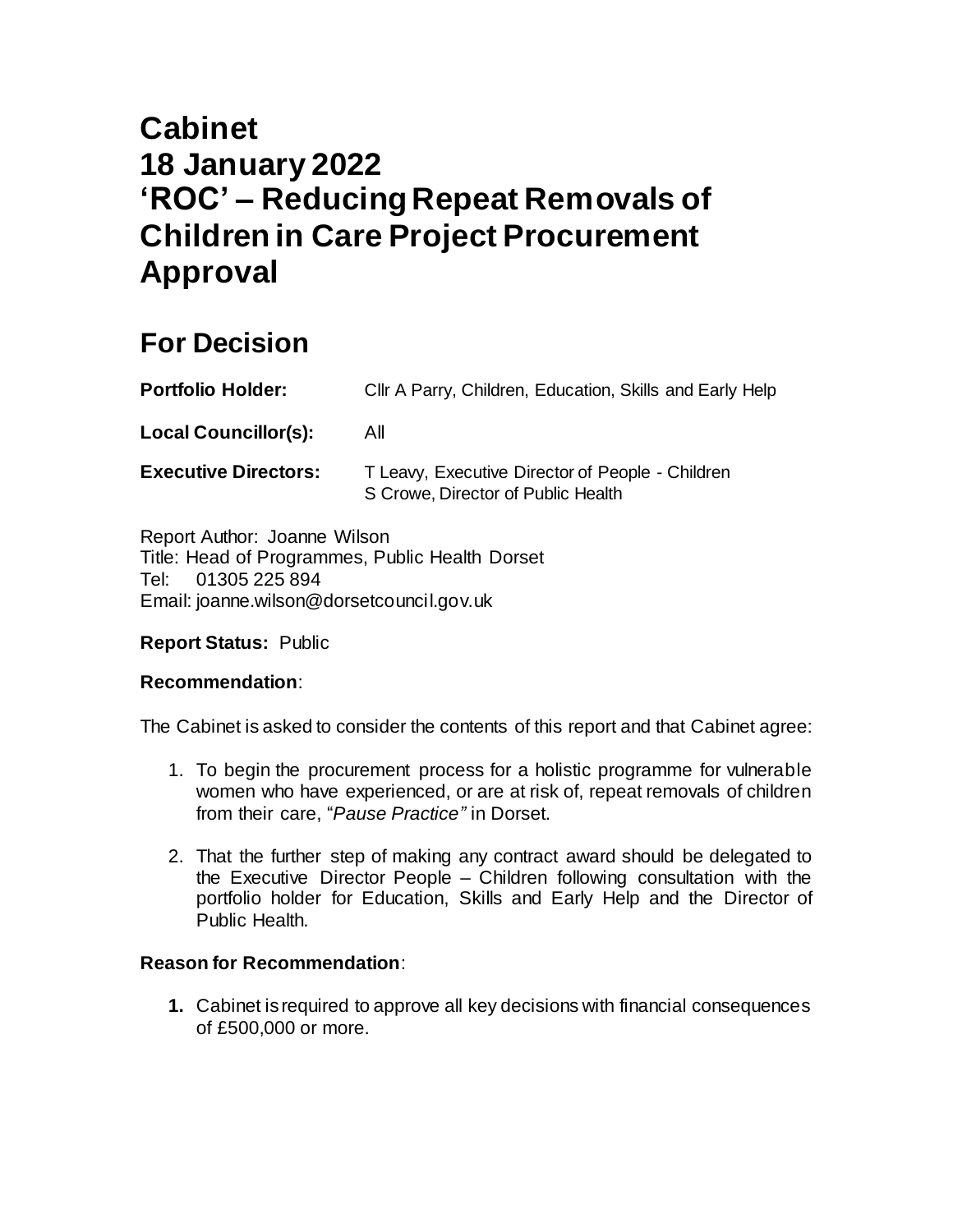- 2. **The annual anticipated spend is £331,000, with a 2+2+1 years contract,**  which provides revisable delivery and financial commitment. The maximum anticipated Dorset Council spend is £1,655,000 5-year contract period.
- 3. There is multi-agency commitment through the Strategic Alliance for Children and Young People to develop a *Pause Practice* in Dorset. The programme will develop an approach for post-care proceedings, which responds collegiately to the needs of mothers, intervenes to break the cycle and reduces the number of children coming into LA care.
- 4. Based on the DfE national evaluation<sup>1</sup>, the **Net reductions in removals per annum, per LA was 14.4** and cost-benefit analysis applied to local scoping data, indicates a Dorset *Pause Practice* would **avoid total cumulative costs of £5,862,194 and conferring a net cumulative cost avoidance of £4,362,194 within the 5-year contract period.**

#### **1. Executive Summary**

- 5.1 *Pause* is a nationally evaluated programme for working with women who have experienced, or are at risk of, repeated pregnancies that result in children needing to be removed from their care. The programme aims to give women the opportunity to pause and take control of their lives breaking a destructive cycle that causes both them and their children deep trauma.
- 5.2 An initial scoping exercise for Dorset in May 2021 identified a potential cohort at risk and who meet the criteria for a Pause service; **51 women were identified who have had 161 children removed from their care**.
- 5.3 These women and their children are more likely to experience poorer outcomes and require specialist statutory intervention.
- 5.4 Of the 51 identified women, 84% have experienced domestic abuse; 75% have mental health issues (not necessarily diagnosed); 57% have issues with drug misuse and 31% have issues with alcohol misuse.
- 5.5 Their Children are more likely to experience outcomes poorer than their peers including higher rates of criminality; sexual/criminal exploitation; substance misuse; suicide; poor mental health; become parents at a younger age and repeat the cycles of children into care.
- 5.6 There are costs associated with the traumatic cycle of repeated pregnancies and removal. Most of these are human costs – for both the women and children – but there is also a financial impact.

 $\ddot{\phantom{a}}$ 

<sup>1</sup> [Evaluation of Pause \(publishing.service.gov.uk\)](https://assets.publishing.service.gov.uk/government/uploads/system/uploads/attachment_data/file/932816/Pause_-_Sussex.pdf)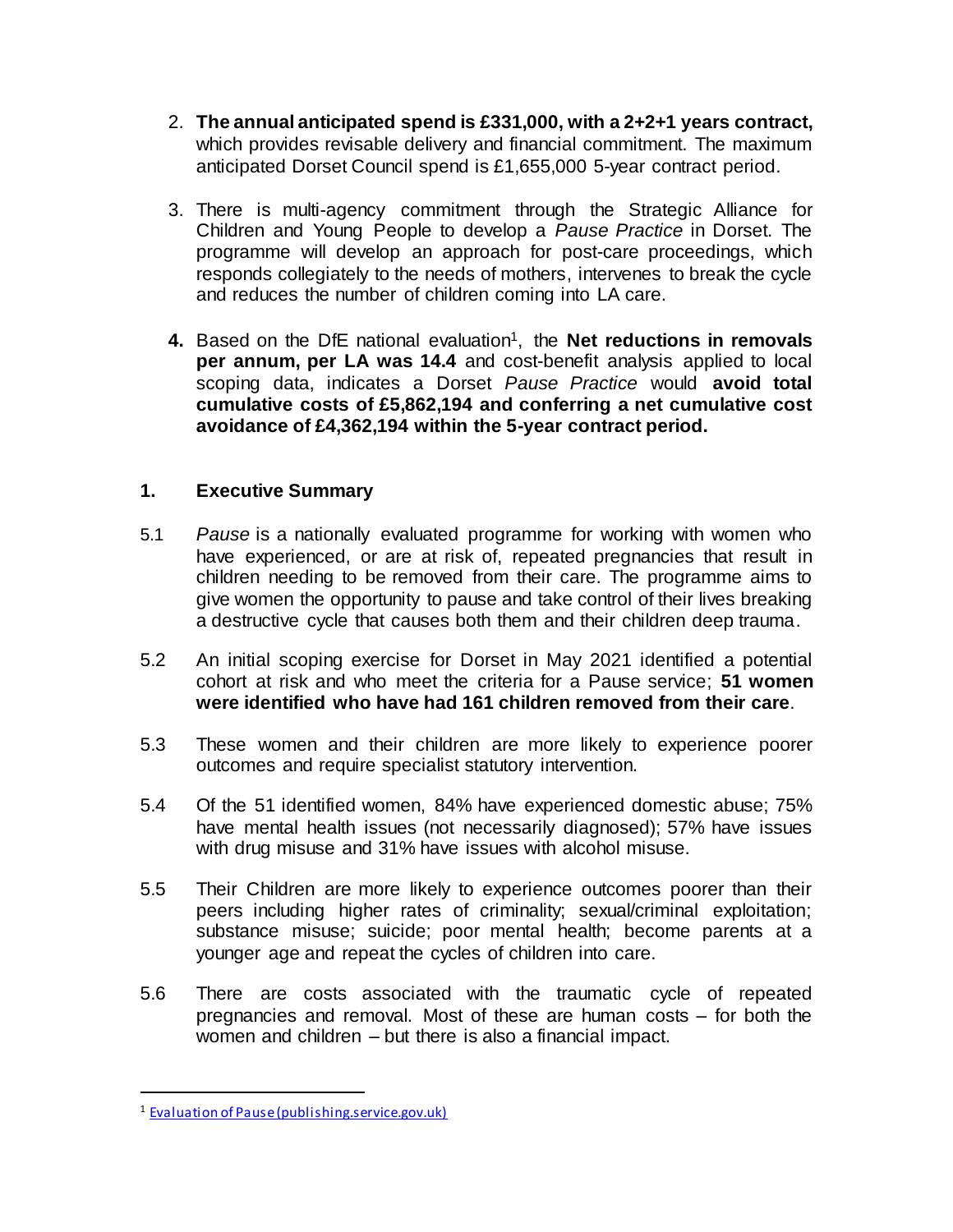5.7 An annual investment of £331,000 over 5 years, in delivering a Dorset Pause practice, could avoid total cumulative costs of £5,862,194 and confer a net cumulative cost avoidance of £4,362,194 within a 5-year period.

#### **2. Financial Implications**

- 2.1 The annual anticipated spend is £331,000, with a 2+2+1 years contract, which provides revisable delivery and financial commitment. The maximum anticipated spend is £1,655,000 over the 5-year contract period.
- 2.2 Funding for Year 1 of the contract has been secured through a combination of regional transformation funding, public health budget and children's services budget. Additional funding contributions will be sought from partners of the Strategic Alliance based on the cost benefit analysis and through further transformation bids.
- 2.3 Based on the DfE national evaluation<sup>2</sup>, the cost-benefit analysis applied to local scoping data, indicates a Dorset *Pause Practice* would avoid total cumulative costs of £5,862,194 and conferring a net cumulative cost avoidance of £4,362,194 within the 5-year contract period.

#### **3. Well-being and Health Implications**

- 3.1 Of the 51 women identified in the Dorset scoping, 84% have experienced domestic abuse; 75% have mental health issues (not necessarily diagnosed); 57% have issues with drug misuse and 31% have issues with alcohol misuse.
- 3.2 Thinking about the 161 children removed from their care, these children are more likely to experience outcomes poorer than their peers including; higher rates of criminality; sexual/criminal exploitation; substance misuse; suicide; poor mental health; become parents at a younger age and repeat the cycles of children into care.

#### **4. Climate implications**

4.1 To be considered by the project team as appropriate.

#### **5. Other Implications**

 $\ddot{\phantom{a}}$ 

5.1 *Publlic Health* - Women who are eligible for *Pause* support are 36 times more likely to die compared to women of the same age. This includes death as a result of suicide or domestic violence but also preventable or treatable physical illnesses.

<sup>2</sup> [Evaluation of Pause \(publishing.service.gov.uk\)](https://assets.publishing.service.gov.uk/government/uploads/system/uploads/attachment_data/file/932816/Pause_-_Sussex.pdf)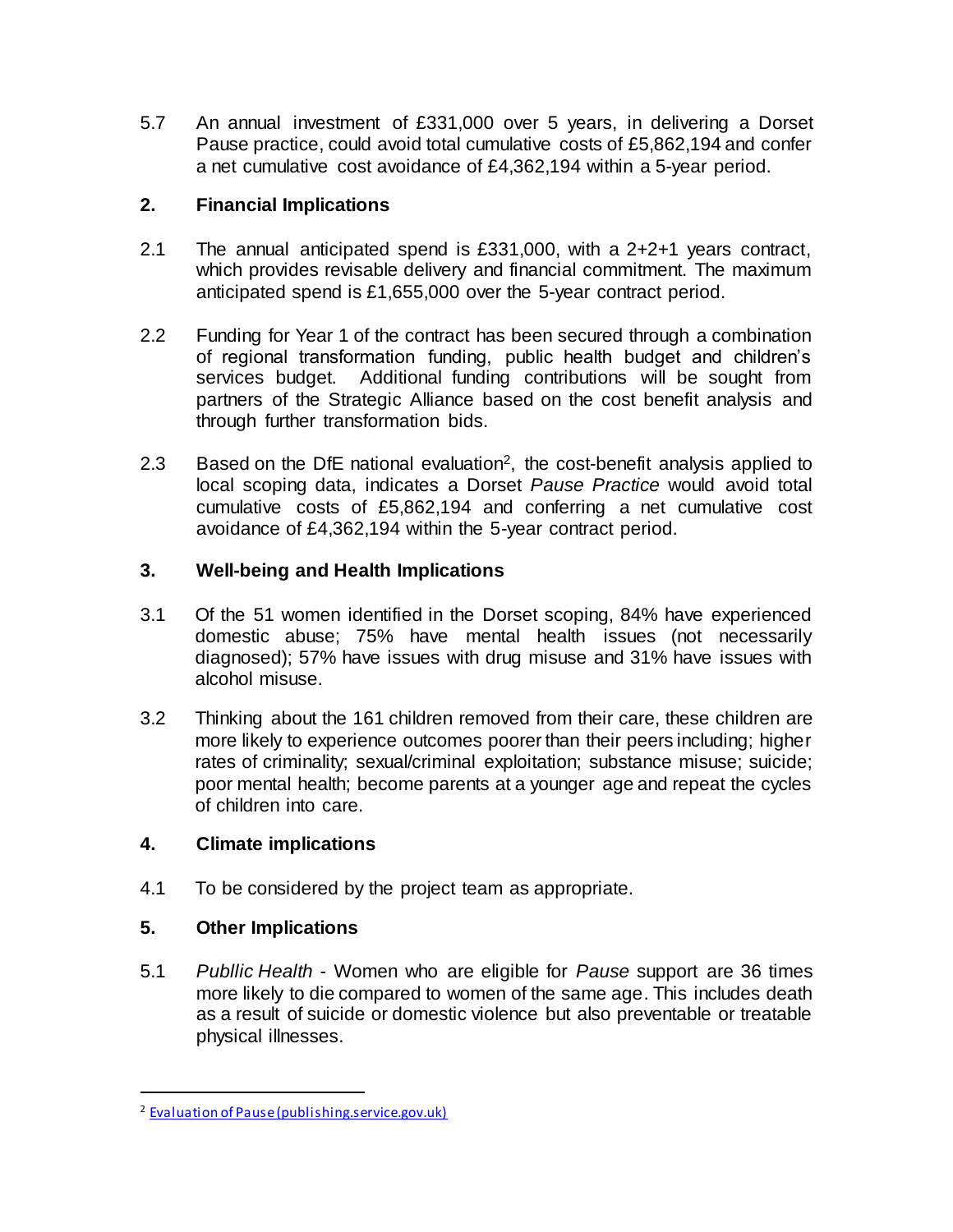- 5.2 *Voluntary Organisations* This procurement seeks to stimulate the market through planned engagement activities, which may result in increased interest and capacity within the local voluntary sector community.
- 5.3 *Safeguarding Children* This programme seeks to reduce and mitigate the increased risks experienced by both the vulnerable women and their children and prevent as appropriate further safeguarding interventions.
- 5.4 *Corporate Parenting* This programme seeks to reduce the number of children coming into the care of the Local Authority. The DfE evaluation of Pause evidenced a reduction in the number of infants being take into care in areas delivering Pause. On average this was found to be 14.4 children a year
- 5.5 *Community Safety* This programme seeks to work with women who have experienced domestic abuse, mental health issues, issues with drug misuse and with alcohol misuse.

#### **6. Risk Assessment**

Having considered the risks associated with this decision, the level of risk has been identified as: Current Risk: MED Residual Risk: LOW

#### **7. Equalities Impact Assessment**

- 7.1 Equalities Impact Assessment will be completed by the project team.
- **8. Appendices** None
- **9. Background Papers None**

#### **Footnote:**

Issues relating to financial, legal, environmental, economic and equalities implications have been considered and any information relevant to the decision is included within the report.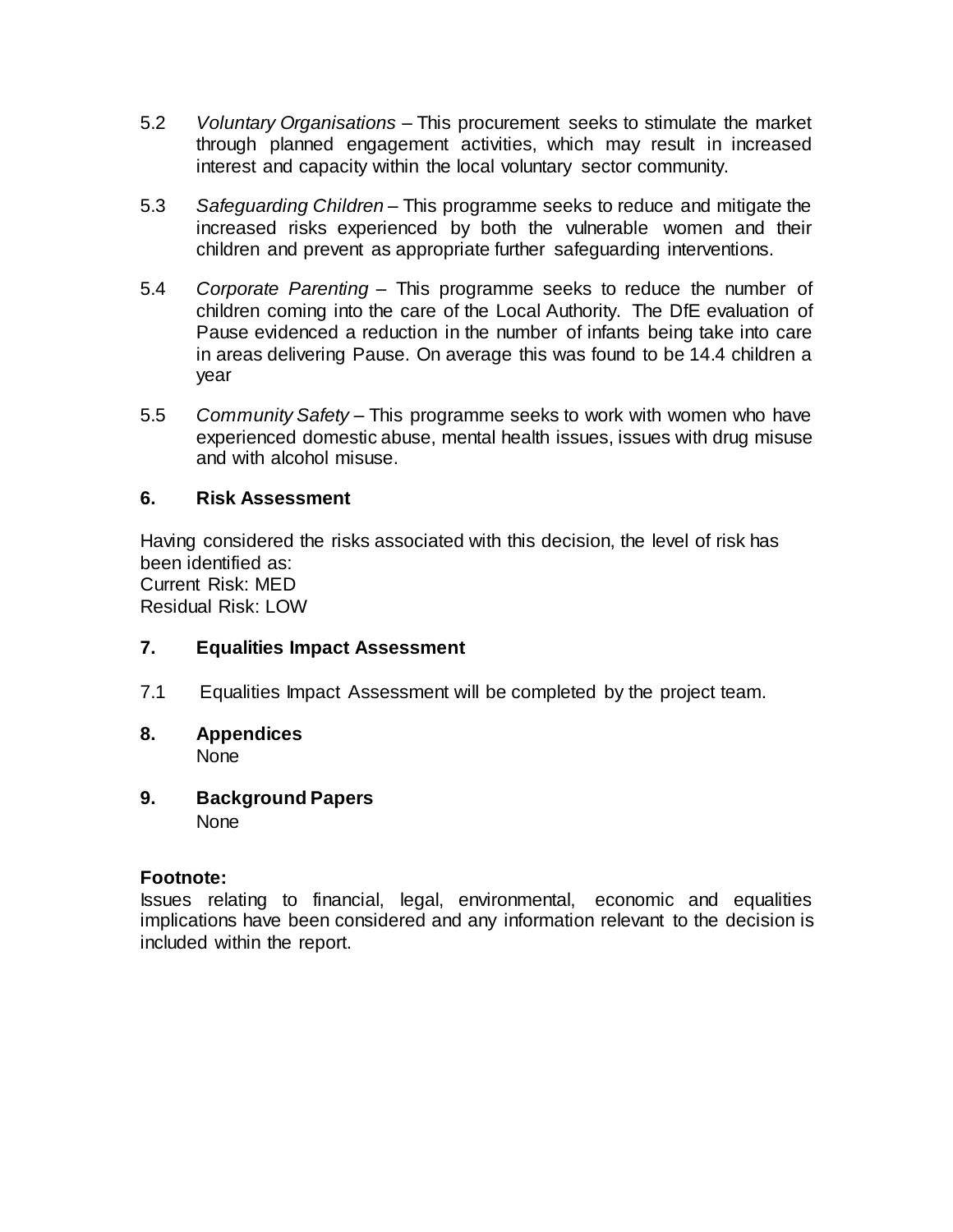## **REPORT**

 $\ddot{\phantom{a}}$ 

## **1. Background**

- 1.1 *Pause* is a nationally evaluated programme for working with women who have experienced, or are at risk of, repeated pregnancies that result in children needing to be removed from their care. The programme aims to give women the opportunity to pause and take control of their lives breaking a destructive cycle that causes both them and their children deep trauma.
- 1.2 There are women in every local authority in the UK with complex and challenging needs to whom many children are born and subsequently removed into care. In Dorset, there are **51 women who have had 161 children removed from their care. 3**
- 1.3 Within the identified cohort, **41%** of the women had two children removed; **54%** had between three and five children removed; **three** women each had six children removed. These families and children will require significant support
- 1.4 These women are typically disadvantaged and living with intersecting social, emotional, environmental and health related challenges. In Dorset, **84%** have experienced **domestic abuse**; **75%** have **mental health** issues (not necessarily diagnosed); **57%** have issues with **drug misuse** and **31%** have issues with **alcohol misuse<sup>1</sup>** .
- 1.5 Women who are eligible for *Pause* support are 36 times more likely to die compared to women of the same age. This includes death as a result of suicide or domestic violence but also preventable or treatable physical illnesses.
- 1.6 Children who are removed into care are more likely to experience outcomes poorer than their peers including; poorer educational results; higher rates of criminality; sexual/criminal exploitation; substance misuse; suicide; poor mental health; become parents at a younger age and repeat the cycles of children into care.
- 1.7 In Dorset, women are usually well supported during the process of having their child removed from their care, however, once court proceedings have been completed and the child has been removed, the scoping has identified **a gap in a multi-agency approach for post-care proceedings** which

<sup>&</sup>lt;sup>3</sup> Who met the criteria for a Pause programme from an initial scoping in May 2021.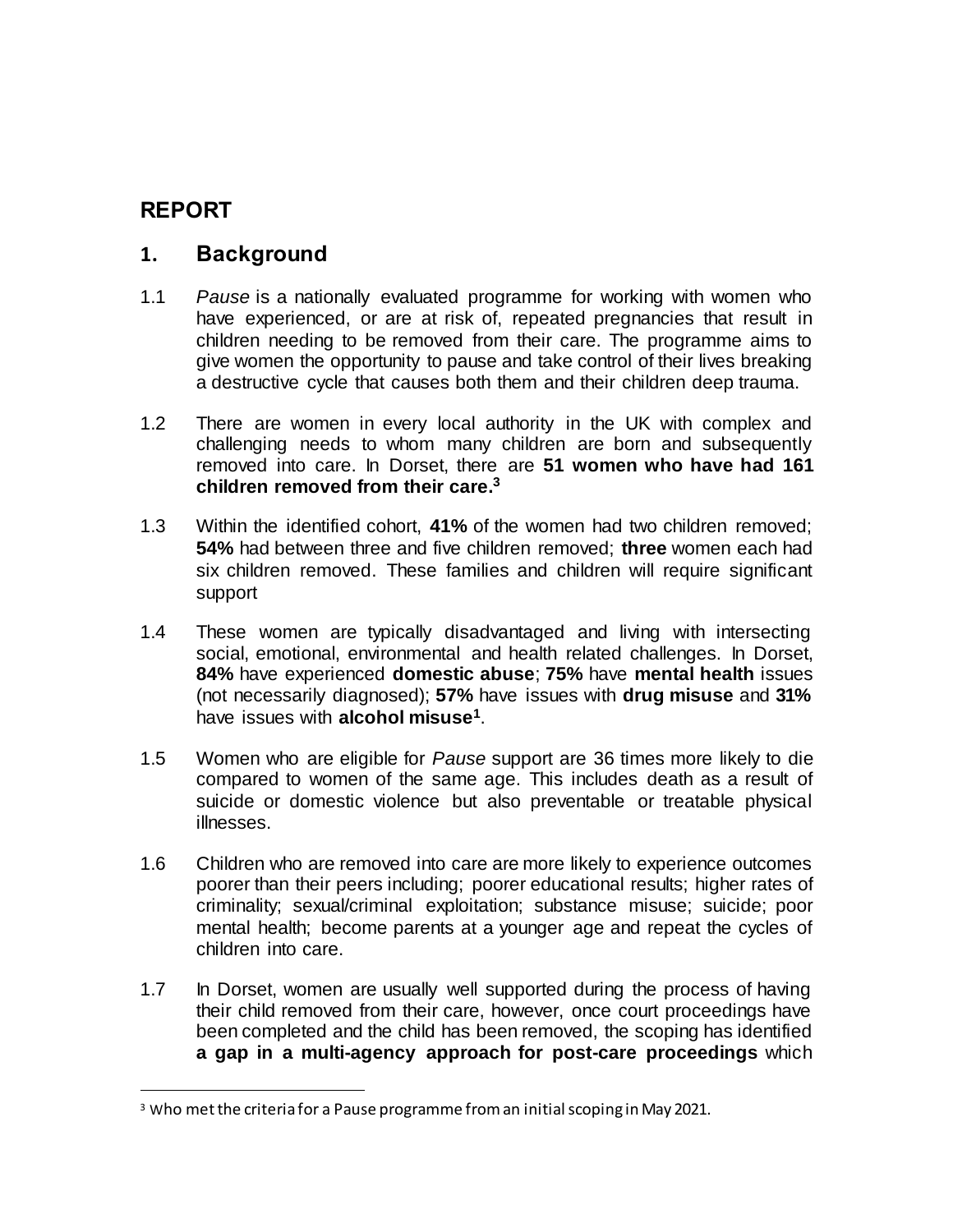responds collegiately to the needs of mothers/parents nor intervenes to break the cycle. Therefore, there is a cohort of women, who tragically experience repeat removals of their children into care.

- 1.8 Research shows that a quarter of women who experience the removal of a child through care proceedings will return to the family court for a further set of care proceedings within 7 years.
- 1.9 The Strengthening Services plan for 2021-22, recommended to the "Best Start in Life" partnership of the Strategic Alliance for Children and Young People (SACYP) to scope the development and implementation plan for a multi-agency approach of intensive support to women who have had multiple children removed from their care. In September 2021, the SACYP sign up to the Outline Business Case to procure a provider or outcomes partnership to deliver a local *Pause Practice.*

## **2. Developing a Dorset** *Pause Practice*

2.1 *Pause* is a nationally evaluated programme which licences organisations to deliver a high fidelity model of support to women who have experienced, or are at risk of, repeated pregnancies that result in children needing to be removed from their care.

#### **Pause Practice Model**

- 1:1 support delivered by a dedicated "Practitioner" with multidisciplinary knowledge, typically with backgrounds in social work, health, domestic violence and substance misuse
- Women are offered an 18-month, individually-tailored, package of support (includes time to reach and engage women – up to 16 weeks)
- Women are asked to use the most effective form of long-acting reversible contraception (LARC) to ensure that the women are able to take a break from pregnancies
- Each practitioner works with between 6 and 8 women
- Most practices have 3 4 practitioners some areas have expanded their staff numbers based on demand
- Practitioners work flexibly according to each woman's own perspectives and priorities
- Each woman has a "resource budget" (held by the practitioner) to pay for transport to attend appointments, personal and educational development, refreshments (supporting relationship building), etc.
- To be successful, the programme requires close working across all partner agencies to address the complexity and extent of women's needs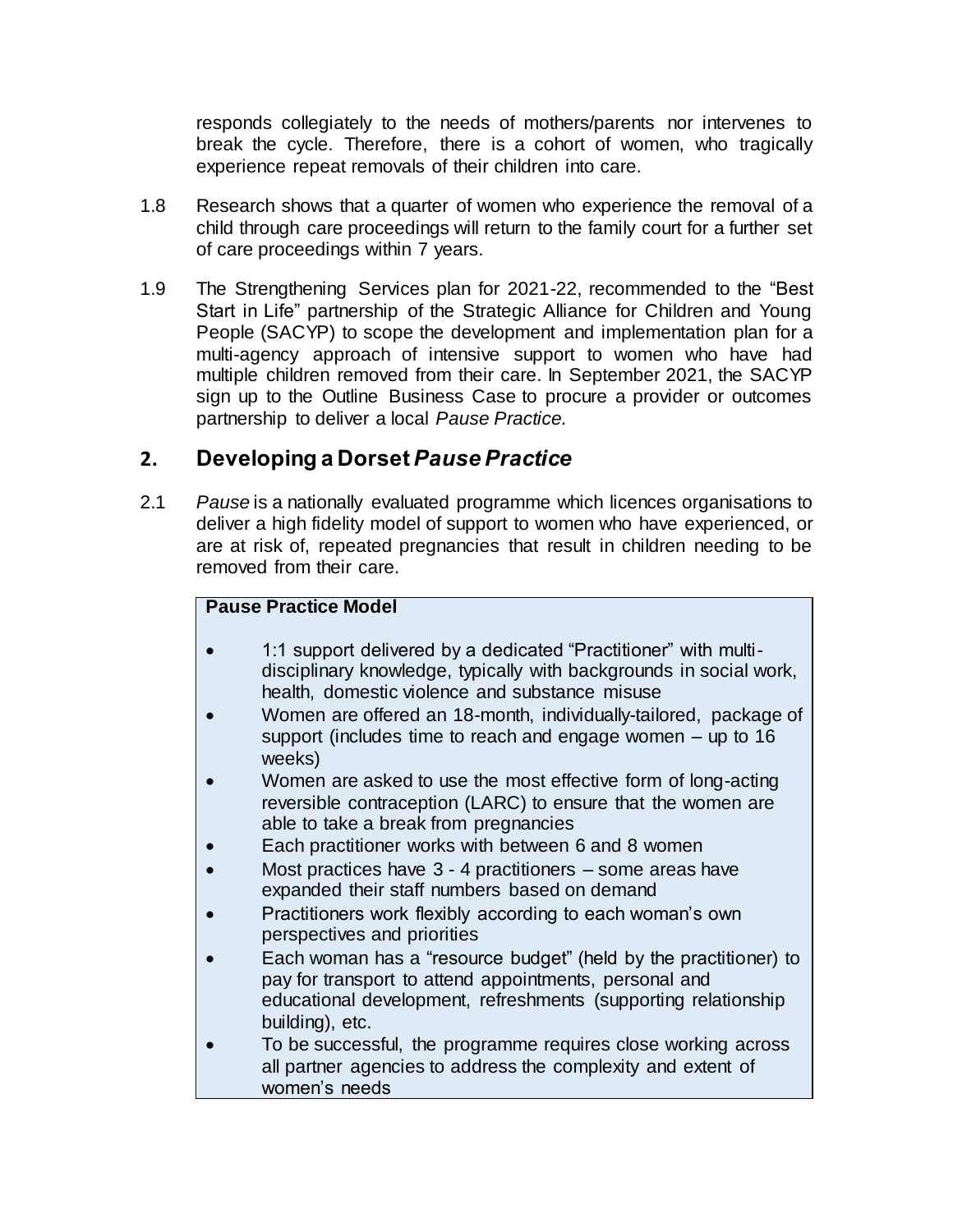- 2.2. Based on the identified cohort, Dorset would seek to pilot a Pause Practice with three practitioners working with between  $18 - 24$  women (cases) delivering a holistic programme of support over 18 months.
- 2.3 Any Pause Practice requires the strategic and operational support of allied services including, local authority children's services, health, police, housing, voluntary sector, to be successful. Partners are committed to the programme through the Strategic Alliance for Children and Young People.
- 2.4 An outline Business Case was presented to the Strategic Alliance for Children and Young People in September 2021, which included an options appraisal for delivering a Dorset Pause Practice. A summary is provided in Table 2.

Table 2. Options Appraisal

|                | <b>Options</b>                                                                         | <b>Key Strengths/Weaknesses</b>                                             | Rank                    |
|----------------|----------------------------------------------------------------------------------------|-----------------------------------------------------------------------------|-------------------------|
| 1              | Take no further action                                                                 | No improvement of impact on<br>outcomes<br>Rising costs to LA / Partnership | 6                       |
| $\overline{2}$ | <b>Commission full Pause national</b><br>programme delivered by Pause                  | Experienced provider with National<br>evaluation                            | 1                       |
| 3              | Commission Pause membership with<br>local authority delivery                           |                                                                             | $\overline{2}$          |
| 4              | Commission Pause membership with<br>third sector delivery                              | Market Engagement for local 3rd<br>Sector partner                           | 3                       |
| 5              | Develop a service locally hosted by<br>Dorset Council with local authority<br>delivery |                                                                             | $\overline{\mathbf{4}}$ |
| 6              | Develop a service locally hosted by<br>Dorset Council with third sector<br>delivery    |                                                                             | 5                       |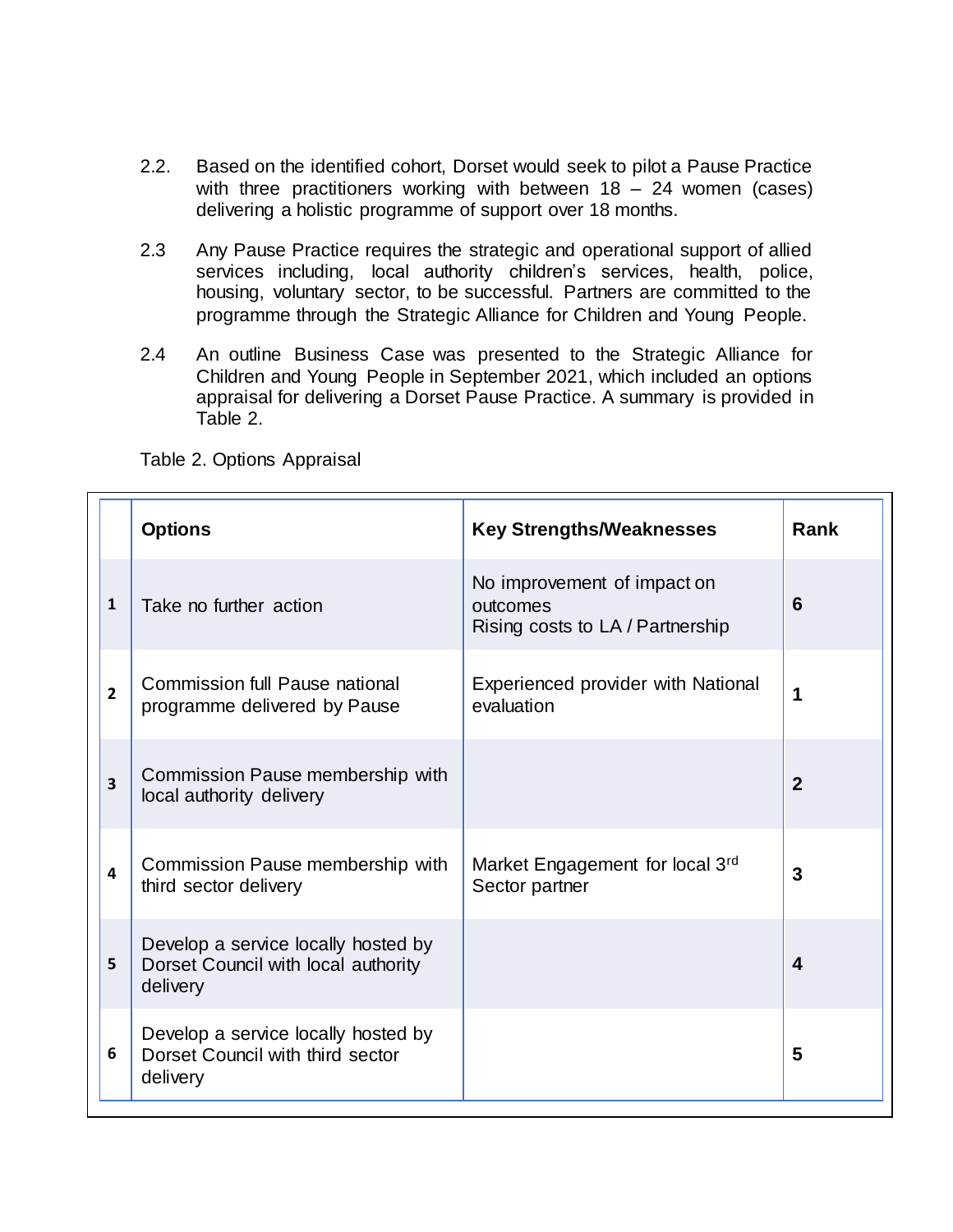- 2.5 The Outline Business Case recommended:
	- Dorset commission the Pause Practice Membership
	- Dorset Council undertake a market engagement exercise to identify appropriate providers and clarify the procurement methodology
	- Scope opportunities for social outcomes partnership funding
- 2.6 Soft Market Engagement has established interest within the market.

## **3. Route to Market**

- 3.1 This paper recommends procurement through an Open Tender.
- 3.2 This paper recommends a contract for five years with break clauses at 2 years and 4 years (2+2+1) for this programme. This provides stability to deliver 18-month programmes with identified cohorts of women and flexibility to consider sustainability and integration as the model is locally established.

## **4. Finance**

- 4.1 There are costs associated with the traumatic cycle of repeated pregnancies and removal. Most of these are human costs – for both the women and children – but there is also a financial impact.
- 4.2 The independent evaluation of Pause evidenced a reduction in the number of infants being take into care in areas delivering Pause. On average this was found to be 14.4 children a year therefore the modelled cost avoidance reflects a reduction of 14 infants coming into care in Dorset.
- 2.4 The annual anticipated spend is £331,000, with a 2+2+1 years contract, which provides revisable delivery and financial commitment. The maximum anticipated spend is £1,655,000 over the 5-year contract period.
- 2.5 Funding for Year 1 of the contract has been secured through a combination of regional transformation funding, public health budget and children's services budget. Additional funding contributions will be sought from partners of the Strategic Alliance based on the cost benefit analysis and through further transformation bids.
- 2.6 Based on the DfE national evaluation<sup>4</sup>, the cost-benefit analysis applied to local scoping data, indicates a Dorset *Pause Practice* would avoid total

 $\ddot{\phantom{a}}$ 

<sup>4</sup> [Evaluation of Pause \(publishing.service.gov.uk\)](https://assets.publishing.service.gov.uk/government/uploads/system/uploads/attachment_data/file/932816/Pause_-_Sussex.pdf)